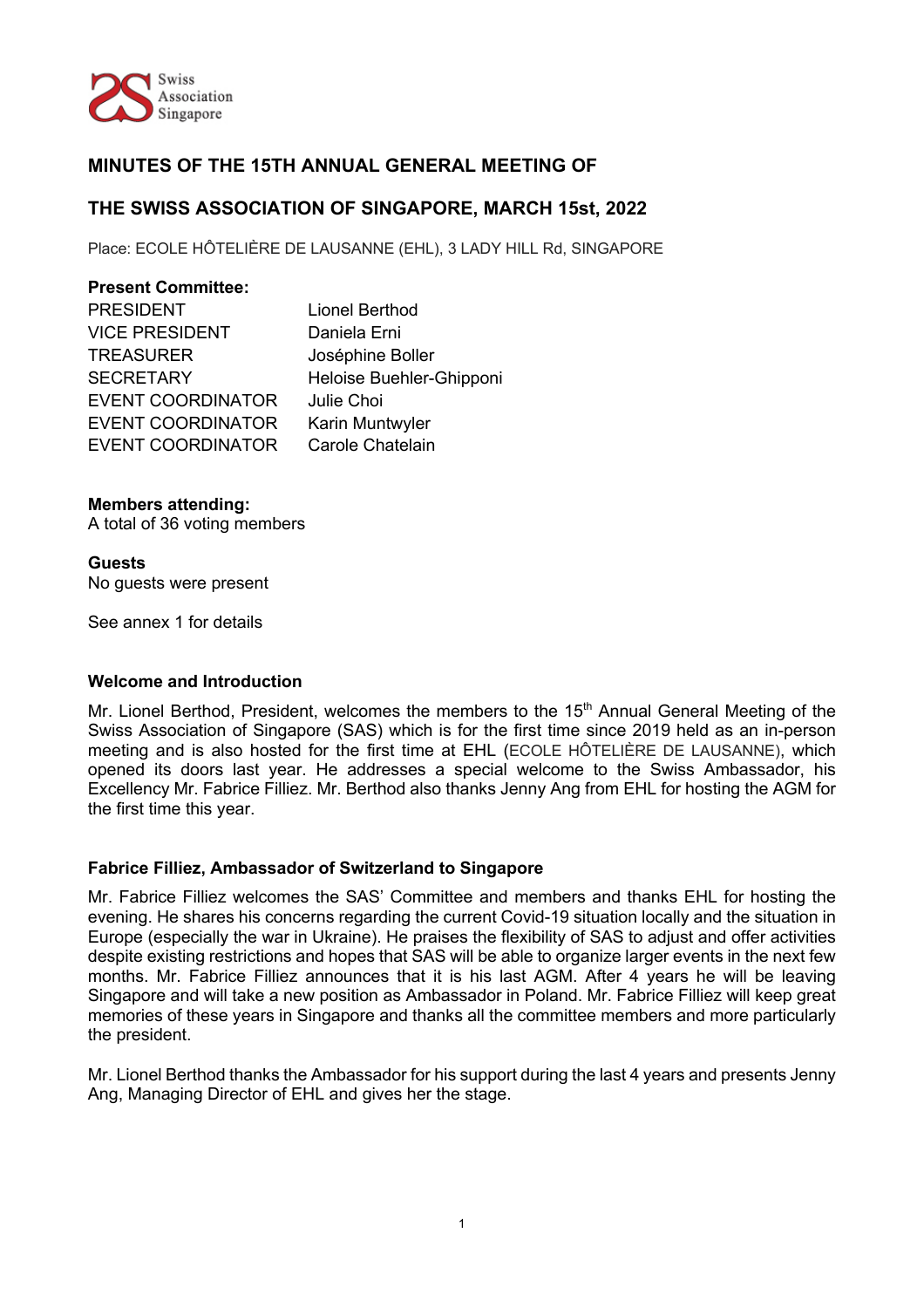

## **Jenny Ang, Managing Director of EHL**

Mrs. Jenny Ang feels honoured to host the AGM for the first time. The Campus opened its doors one year ago and is the first one in Asia. It will be inaugurated next week (due to Covid it was not possible before). Mrs Jenny Ang thanks the Ambassador for his support and hopes that all participants will enjoy the facilities.

## **Approval of the Minutes of the 14th Annual General Meeting**

The minutes of the 14<sup>th</sup> Annual General Meeting of the Swiss Association held on March 31th, 2021 are unanimously approved by all members present.

#### **President's report, Lionel Berthod, SAS President**

Mr. Lionel Berthod refers to the President's report, including financial and Treasurer's report, that has been sent by email to all members in advance of the AGM, in line with the Articles of the Association.

Mr. Lionel Berthod announces that it is his last AGM. After almost 6 full years in the committee, half of the time as Vice President and half of it as President, he has decided to step down ahead of upcoming professional changes.

Mr. Lionel Berthod gives a few words to describe his feelings and impressions about this last year:

- **Resilience**: Our community has grown stronger to help each other, to adapt, to share the good moments we can share. We should be proud.
- **Dynamic**: The committee remained active and continued to propose activities despite the crisis.
- **Shared moments:** That must stay the signature of the Association.
- **Growing:** After 2 years in which we saw the membership going down, there is since 3 months every week news members and that is a good sign.
- **Hope:** After this difficult time we continue to stay positive and hope that we will be able to share more activities together, also in larger groups.

The number of active members has dropped in 2021, as it did 2020. Many members left Singapore, others adopted the "wait and see" attitude and for sure the family events (Santa Claus, Eastern, BBQ) which could not take place did not motivate the families to renew their memberships.

He gave an overview of the current memberships 2022:

136 registered members of which:

- 107 adult members
- 25 children members
- 4 honorary members

Mrs. Daniela Erni, Vice President and SAS Event Coordinator, shares additional information about organised events in 2021:

- An increase from 77 in 2019 to 83 in 2020 to **89 in 2021**.

Mrs. Daniela Erni encourages all the members to check regularly our website and our social media (Instagram, Facebook) for upcoming events and to share with the committee new ideas. She thanks all the committee members for the great events they have proposed during this challenging time. See annex 2 for the President's Report.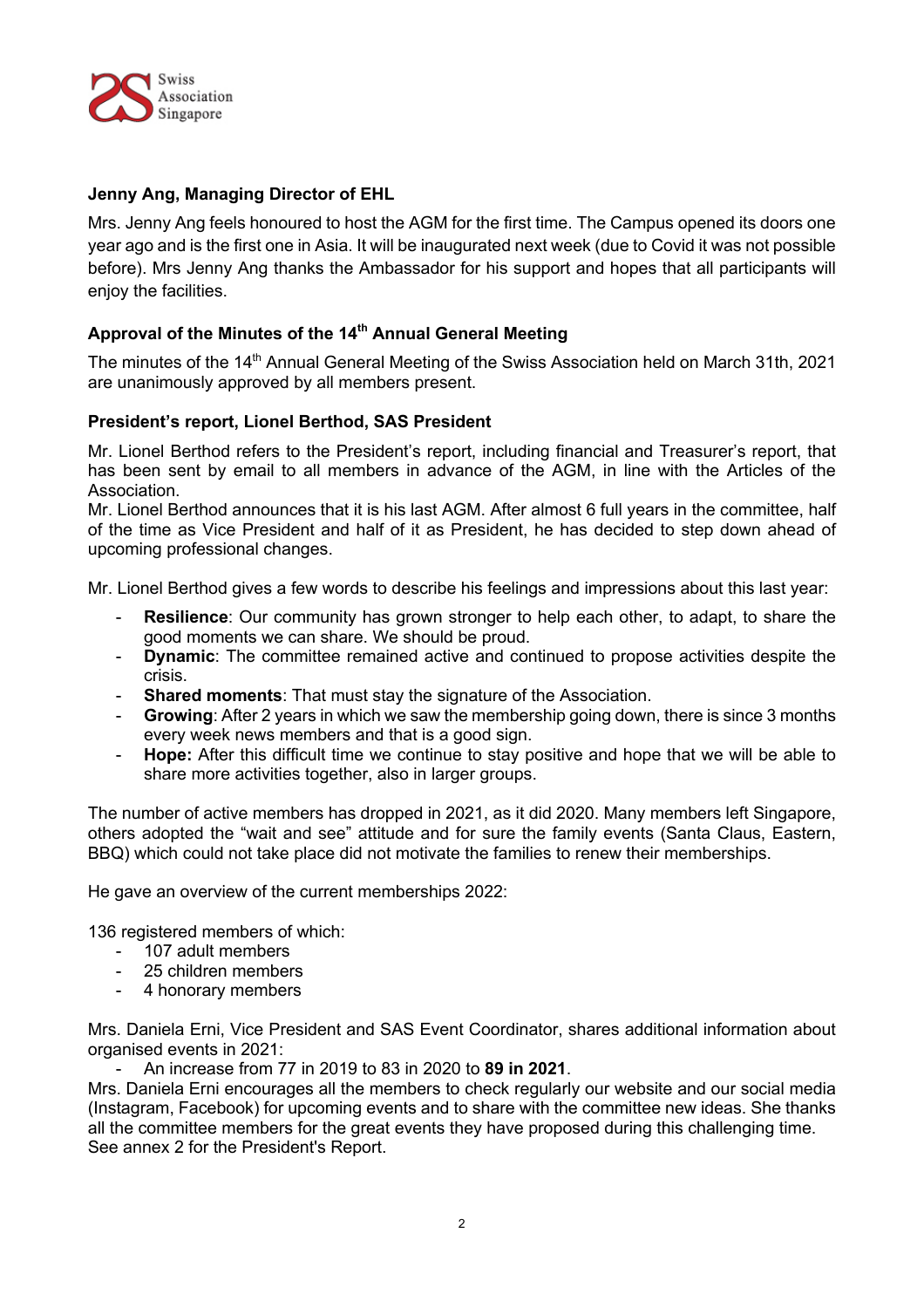

#### **Financial Reports FY 2021, Lionel Berthod, SAS President**

Mr. Lionel Berthod outlines the provided audit approval for the 2021 financials by the auditors, Mr. Marco Huwiler and Mr. Michael Bögli, and thanks both as well as the treasurer Mrs. Josephine Boller for their volunteering work.

SAS reported a year-end financial profit of SGD 2,452 in 2021. The expenses from this year were the maintenance of the website, the different licenses, the gifts for sponsors and the large event "candle light concert" that SAS offered to the members at the end of 2021. The situation is good and stable.

Membership fees in 2022 will stay unchanged.

The President's report and Financial report of the 14<sup>th</sup> Annual General Meeting of the Swiss Association are unanimously approved by the members present.

See annex 3 for details.

#### **Election of two Auditors for the year 2022/2023**

Mr. Lionel Berthod thanks Mr. Marco Huwiler and Mr. Michael Bögli for the 3 last years as volunteer. 2 new auditors are needed! The president asks if someone would be interested. He encourages the members to think about it and to inform the committee. The only condition is not to be in the committee or being a relative to someone of the committee.

#### **Election of the SAS Committee 2022**

Mrs. Daniela Erni presents the Committee team and introduces the candidates as new Committee Members: herself as the new President, Thomas Schwyter-Engi as Vice President, Josephine Boller as Treasurer, Heloise Buehler-Ghipponi as Secretary, Carole Chatelain as Event Coordinator, Karin Muntwyler as Event Coordinator and Julie Choi as Event Coordinator. She also thanks the committee members who left this year for their support and engagement.

The new Committee is unanimously approved by all present members for the next term:

| President                | Daniela Erni             |
|--------------------------|--------------------------|
| <b>Vice President</b>    | Thomas Schwyter-Engi     |
| Secretary                | Heloise Buehler-Ghipponi |
| Treasurer                | Joséphine Boller         |
| <b>Event Coordinator</b> | Carole Chatelain         |
| <b>Event Coordinator</b> | Julie Choi               |
| <b>Event Coordinator</b> | Karin Muntwyler          |
|                          |                          |